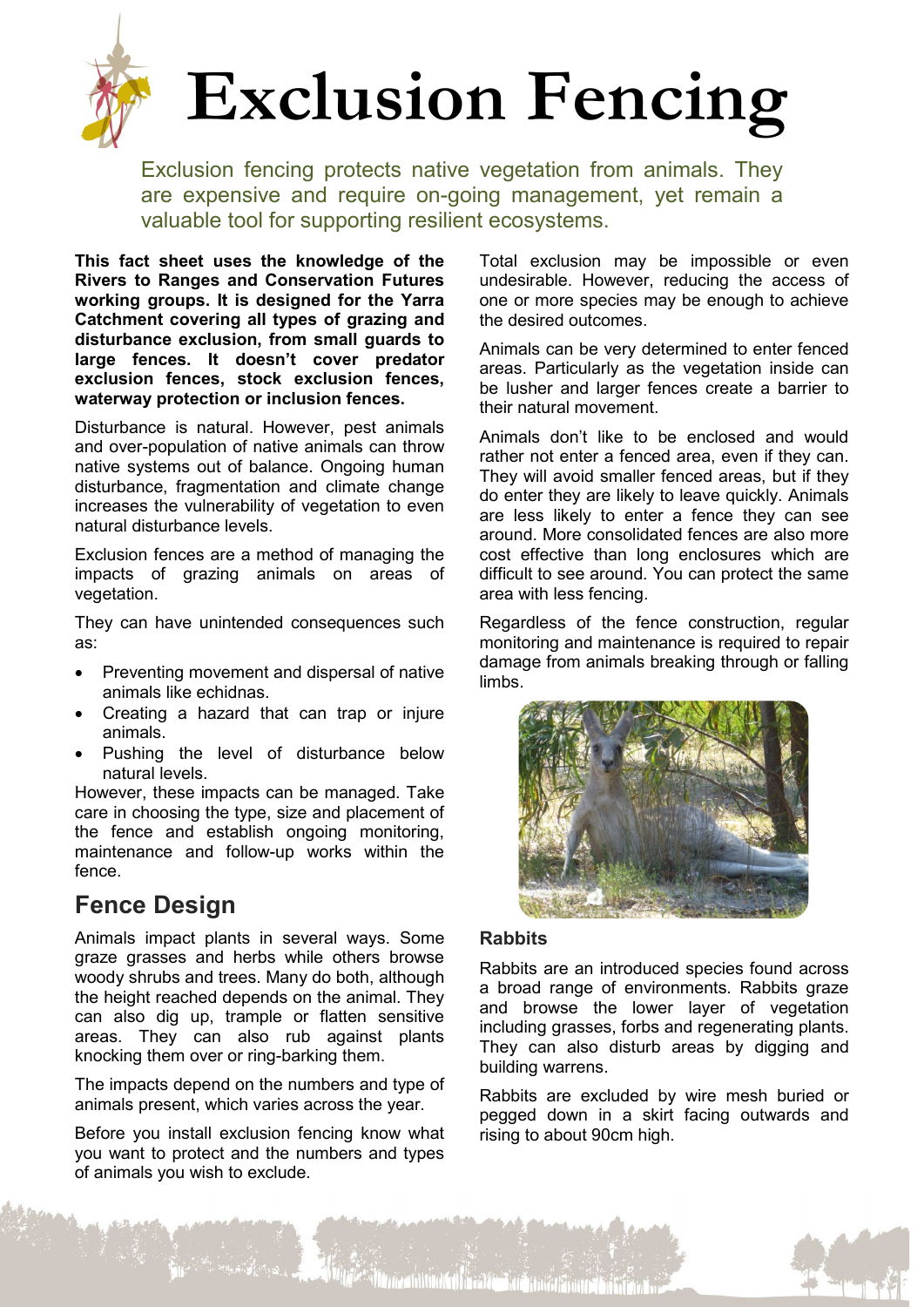Following fencing implement rabbit control within the fence including blocking all warrens with follow-up as required. Control outside the fence can also reduce the chance of reinvasion.

#### **Deer**

There are between three to six different species of Deer found in the Yarra catchment. Deer are an introduced animal increasing at an exponential rate.

They are present in highest numbers along waterways and in wetlands, but are found in and have an impact on all vegetation types.

Some deer species graze grasses and forbs while others browse woody vegetation. Some do both. The size of the animal means they can damage even established trees by rubbing against them. Deer also damage soil and vegetation by trampling, pugging and wallowing.

Current deer control in the Yarra Catchment has had minimal impact on over numbers and often deer recolonise. Fencing is currently the only longer term solution. Deer are one of the main reasons land managers are building new fences or increasing the height of existing fences.

Deer fencing needs mesh from 1.5 to 1.9m high. This can be difficult due to the need to drive star pickets in from up high. A simple solution is to use two smaller star pickets bolted together after placing the post.

Deer are less likely to want to enter a fenced area they can see a way around. Fencing smaller areas with a clear line of site around the fence will encourage deer to travel around rather than jumping or pushing over the fence. A white sight wire at the top can improve visibility.

### **Kangaroos and Wallabies**

Kangaroos (Eastern Grey) and Wallabies (Swamp Wallaby) are native animals. However, due to human disturbance their numbers can increase to the point where they cause significant disturbance to vegetation. Even at natural numbers their impacts can add to those caused by pest animals. Exclusion may also allow regenerating or sensitive areas to thrive.

Kangaroos prefer open areas where they have access to water. They are likely to be particularly abundant when they are contained by

development (e.g. Plenty Gorge Park) or fencing (e.g. Gresswell Forest).

Grey Kangaroos eat mainly grasses, but they may also eat other plants. They can also flatten vegetation under trees where they sleep.

Kangaroo fencing needs to be tall (1.8m), strong and made of chain mesh. However, they dislike smaller enclosed areas (about 10x10m). A deer and rabbit-proof fence should dissuade Kangaroos, but won't exclude completely. Kangaroos may also damage fencing if they can't find an easy way around. An arched entrance may be the best compromise (see wombats).

Swamp Wallabies are more abundant in woodland and forests. They eat shrubs, ferns and grasses. Fencing for rabbits and deer will generally exclude wallabies although they may still get in and need help getting out. It is unlikely wallaby pressure would be at a level where stronger, higher fencing is worth the cost.

### **Wombats**

Wombats (Common Wombats) are native animals. Wombats prefer forest environments and are most abundant in the ranges, such as in and around Kinglake National Park. They are strong, creatures of habit who follow the same path night after night, breaking through most fences in their way. Even if you repair the fence, the wombat is likely to break through again in the same place.

Look for tracks before fencing and avoid their paths. Otherwise weighted gates or arched access points made from wood or tyre can allow them entry without their destroying the fence. Even if some rabbits enter, the fence should reduce grazing pressure, especially if all warrens are blocked.

# **Purpose of fencing**

## **Vegetation Protection**

Exclusion fencing is most commonly used to protect patches of rare or threatened plants or areas of high biodiversity. Land managers also fence to define areas of intensive management. Their aim is for these areas aim to provide refuges of high quality vegetation to sustain local

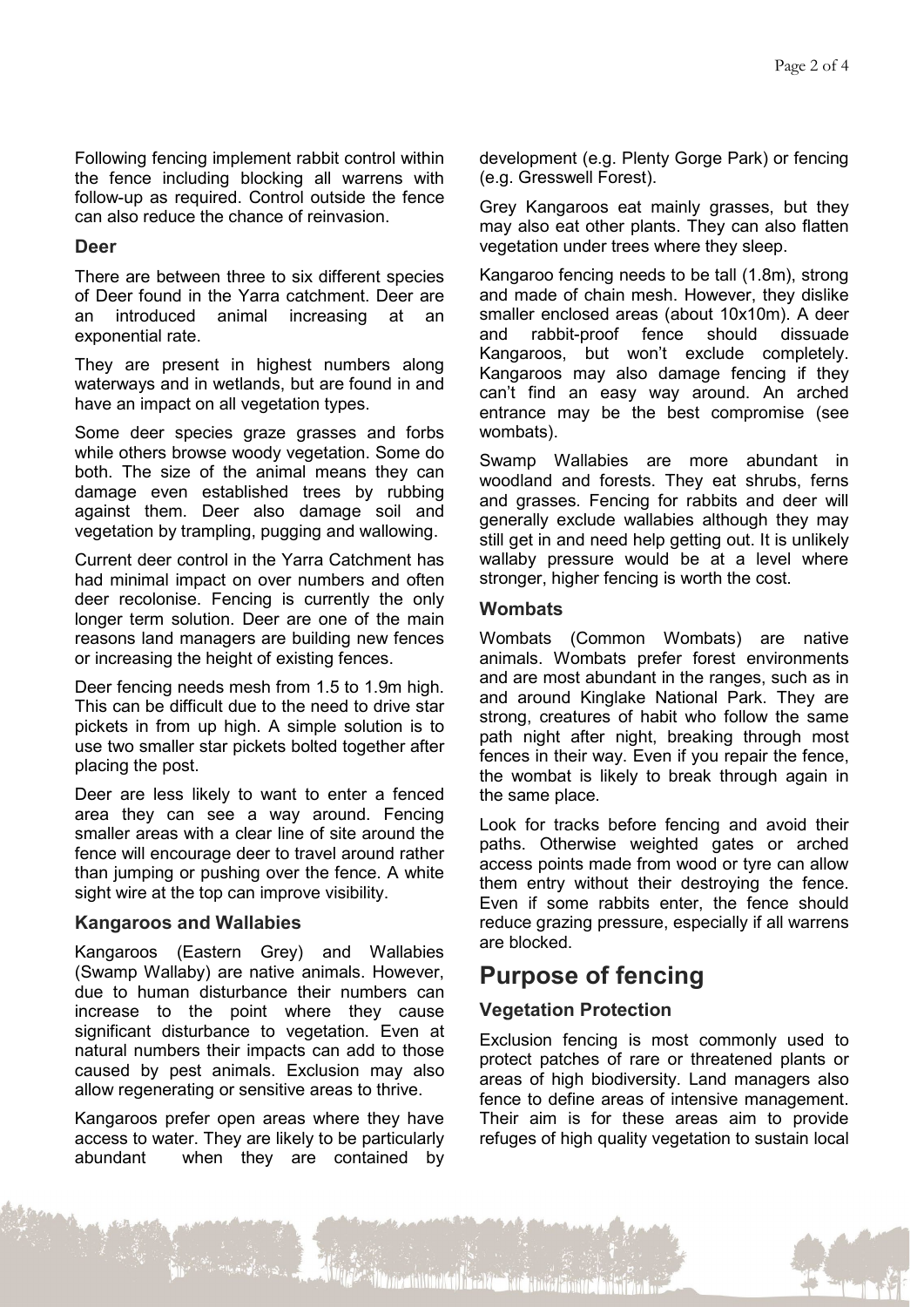plant and animal populations and provide a source for dispersal.

Things to consider:

- Design the construction of the fence based on the animals you want to exclude (see previous section).
- Fences can be small (from a couple of star pickets with mesh wiring) to large permanent constructions spanning hectares. Choose the size of fence considering:
	- $\circ$  the size of the asset
	- o resources available for fencing and follow-up maintenance and vegetation management
	- o the potential disruption to natural animal movements.
- Temporary or cheap fencing can sometimes be a better solution. If you intend to reuse materials, plan construction with ease of removal in mind. Skirts can be particularly hard to remove so use only if needed. Consider temporary fencing if you:
	- $\circ$  only require the protection for a short time (e.g. to allow a patch to establish following weed control, seasonal growth of an annual plant or while rabbit numbers are booming)
	- o don't know the extent of a plant population or would like to expand fencing as the patch size increases (although Murphy's law dictates that your target plant will always start growing outside your fence as soon as it's constructed)
	- $\circ$  are unsure of the impact fencing will have on the population.
- Excluding grazing (particularly total exclusion) will result in increased vegetation growth. This may result in a flush of weed growth or excessive growth and recruitment of native plants which can harm the asset you were trying to protect. Plan for ongoing follow up works including weed control, thinning or slashing as required. Opening the fence during a season when the protected plant has not emerged is also an option.
- For small low patches, orchid cages are an alternative to fencing as they are moveable and relatively inexpensive. However, they can draw the attention of orchid hunters and

may be disturbed by people or other large animals. They can be pegged down.

- Even within fencing, orchid cages can protect sensitive plant patches from digging White-winged Coughs and other animals that get through the fence.
- It's very difficult to exclude insect predators. Land managers protecting highly sensitive orchids are now starting to use Portuguese Millipede traps.



#### **Revegetation and Regeneration**

Protection of revegetation and regeneration can improve both survival and vigour.

As well as the revegetation, weeds are more likely to thrive in fenced areas or within guards, out competing new plants. Controlling weeds after planting is more difficult so good site preparation is a must. For best results weeds should be controlled one to two years in advance with follow-up control after planting.

Although more expensive than plant guards, success rates may make exclusion fencing a more cost effective solution when grazing pressure is high. It can also be particularly useful for protecting direct seeding and natural regeneration.

To reduce costs, revegetation can be staggered by fencing smaller cells with relatively movable fencing. Fences can be flipped, once the plants are resilient enough to withstand grazing, to expand a revegetation patch. This may require some experimentation to exclude enough grazing and get the timing right. Plan for future reuse. Don't use a skirt on the fence if it isn't required because it takes a lot of work to remove.

Fences may be particularly beneficial to help regrowth after fires when disturbance is high and grazing animals are attracted by the fresh growth. Even if grazers are not completely